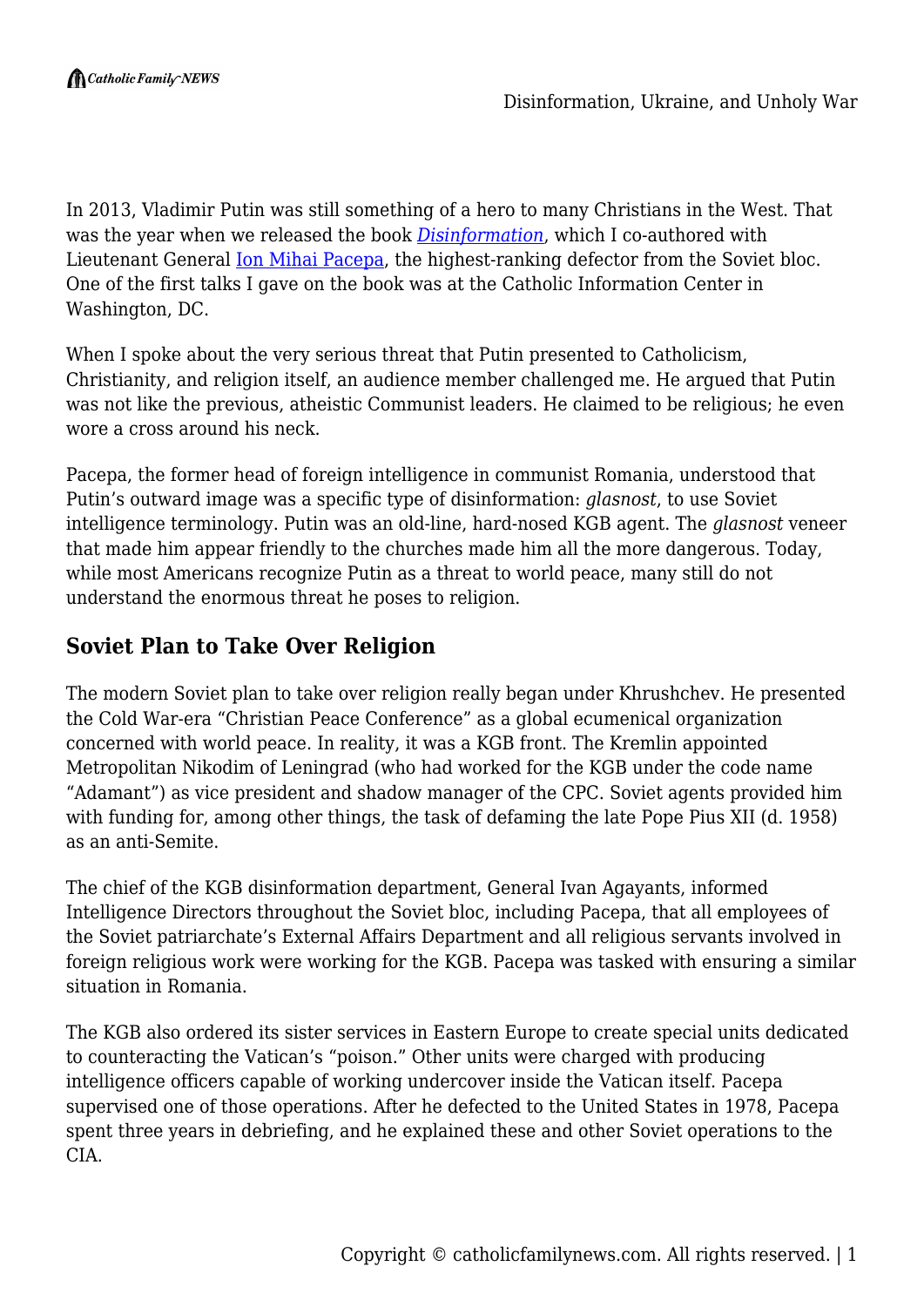On December 5, 2008, Patriarch Aleksi II, the primate of the Russian Orthodox Church, passed away. For 50 years, he had worked for the KGB under the codename "Drozdov." In 1988, the KGB had even awarded him a Certificate of Honor. The West only learned about his background in 1994 when the Russians pulled out of Estonia and accidentally left behind a KGB archive.

On January 27, 2009, roughly seven hundred synod delegates assembled to elect Aleksi II's successor. They were presented with a slate of three candidates: Metropolitan Kirill of Smolensk (a secret member of the KGB codenamed "Mikhaylov"); Metropolitan Filaret of Minsk (who had worked for the KGB under the code name "Ostrovsky"); and Metropolitan Kliment of Kaluga (who used the KGB codename "Topaz").

Kirill, who was ultimately elected, had spent four decades promoting "[liberation theology](https://www.nationalreview.com/2015/04/secret-roots-liberation-theology/)," which the Soviet intelligence community had dubbed *Christianized Marxism*. In 1971, the KGB sent Kirill to Geneva as a representative of the Russian Orthodox Church to the World Council of Churches (which was a Kremlin pawn). Four years later, they infiltrated him into the WCC's Central Committee. In 1989, the KGB appointed him chairman of the Russian patriarchate's foreign relations. Kirill still held those positions in 2009 when he was elected patriarch.

In February 2016, Patriarch Kirill traveled to communist Cuba to meet Pope Francis. It was the first time that leaders of the Catholic Church and the Moscow patriarchate had met in person. They issued a [lengthy joint statement](https://www.vatican.va/content/francesco/en/speeches/2016/february/documents/papa-francesco_20160212_dichiarazione-comune-kirill.html) that was seen as censuring Ukrainian Catholics and favoring Russian aggression against that nation. Major Archbishop Sviatoslav Shevchuk of the Ukrainian Greek Catholic Church, [said](https://www.catholicculture.org/news/headlines/index.cfm?storyid=27498) that he was disappointed, and his Church members felt "betrayed by the Vatican" due to the declaration's position on Ukraine.

## **Patriarch Kirill: "Putin's Altar Boy"**

Given that Putin served for a period of time during the 1980s in the KGB's Fifth Directorate, which was responsible for oversight of religious groups, it is likely that he has known Kirill for over thirty years. Regardless, Putin has certainly taken advantage of Kirill's position. When protests erupted over Putin's 2012 return to power, Kirill likened Putin's presidency to "a miracle from God" and warned of an "apocalypse" if Western-style liberalism were allowed to become dominant in Russia. Kirill has continued to give Putin both his spiritual and his political backing, even belittling the "ear piercing shrieks" of his political opponents. Kirill has such a subservient relationship with Putin that Archbishop Borys Gudziak, the senior Ukrainian Catholic metropolitan in the United States, has called Kirill "Putin's altar boy."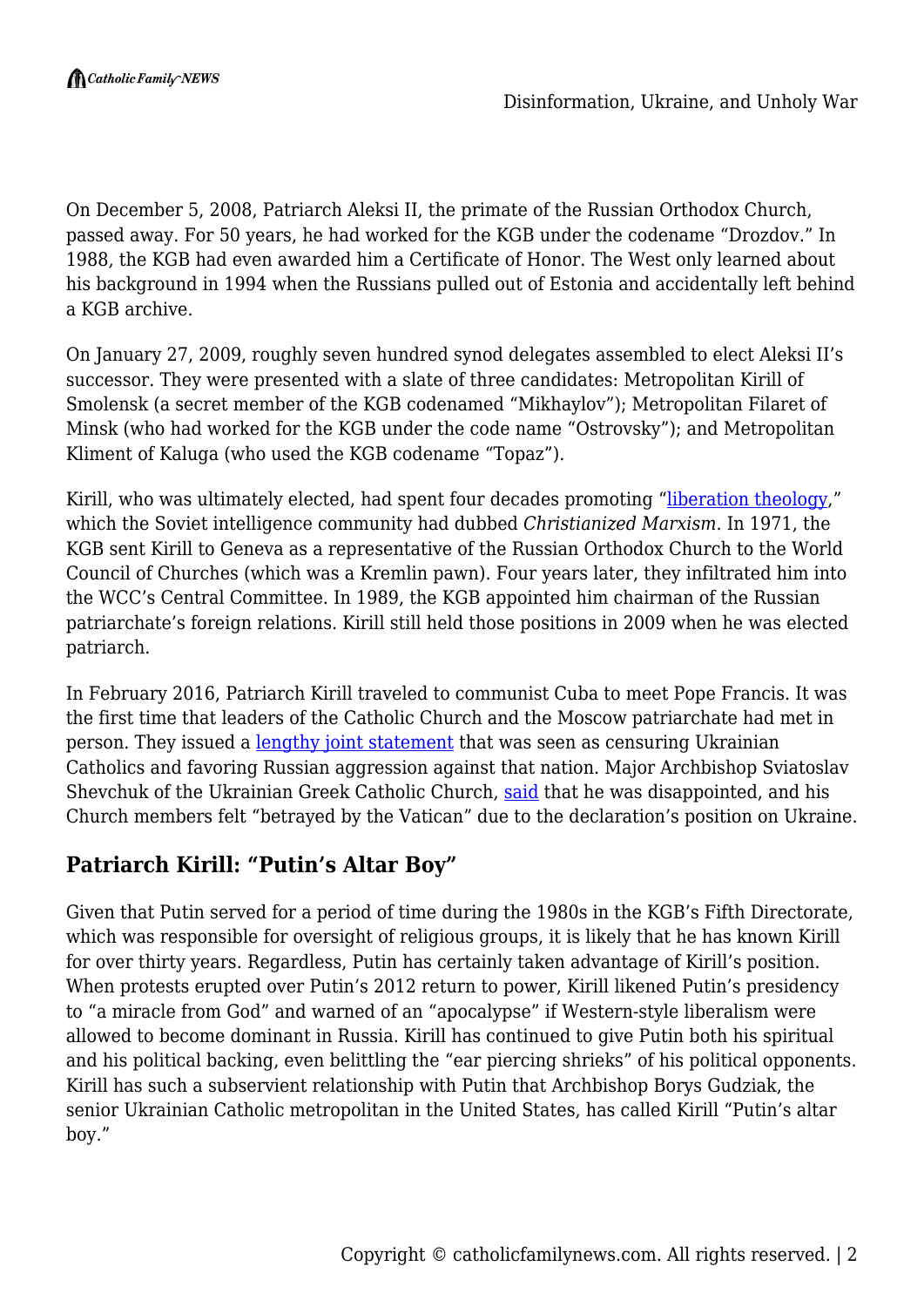Many in the West may remember the uproar when, in 2012, Russia convicted members of the all-female punk rock band *Pussy Riot* and sentenced them to as much as two years in prison. The charge of "hooliganism" was based on the band having performed a protest song at the altar of Moscow's largest cathedral without permission. The matter they were protesting was that the Church had become an arm of Putin's government. Kirill and other church leaders did what he asked of them, and the punk rocking women did not like it.

## **Current Situation in Ukraine: Role of Religion**

That leads to the current situation in Ukraine. While many faiths are openly and freely practiced in Ukraine, the country's population is overwhelmingly Christian and predominantly identified with one of a few branches of Orthodox Christianity, only some of which are in union with Rome. As Putin has used the Russian Orthodox Church to advance his state causes in Russia, he has also used the Orthodox character of Ukraine to further his argument for a closer alignment between the two nations. (Days after the invasion of Ukraine, Kirill echoed Putin's justification as he preached about Kyiv and Moscow "comprising the one space of the Russian Orthodox Church.")

Putin has cited NATO expansion as his principal concern regarding Ukraine, but he clearly has also been concerned about the Ukrainian Orthodox Church's relationship with Moscow. In late 2018, the Orthodox Church of Ukraine-Kyiv Patriarchate (which is not in union with Rome) sought a status known as autocephaly, meaning that its bishops would not report to higher-ranking bishops in Russia. This was an attempt to break free from Moscow and achieve greater religious independence. The Moscow Patriarchate responded by charging the church in Ukraine with persecution and oppression. Such charges, of course, served Putin's purposes quite well.

As historian Diana Butler Bass [put it:](https://dianabutlerbass.substack.com/p/next-year-in-kyiv?s=r) "The conflict in Ukraine is all about religion and what *kind* of Orthodoxy will shape Eastern Europe and other Orthodox communities around the world (especially in Africa)." For Putin, this is all about "recapturing the Holy Land of Russian Orthodoxy and defeating the westernized (and decadent) heretics who do not bend the knee to Moscow's spiritual authority."

At the beginning of the current war, the Moscow branch of the Orthodox Church in Ukraine came out with strong statements condemning the Russian invasion. Those statements, however, have now been removed from the Church's website, almost certainly under directives from Moscow.

The U.S. Department of State identifies Russia as one of the worst countries in the world for religious freedom, with authorities continuing to "investigate, detain, imprison, torture, and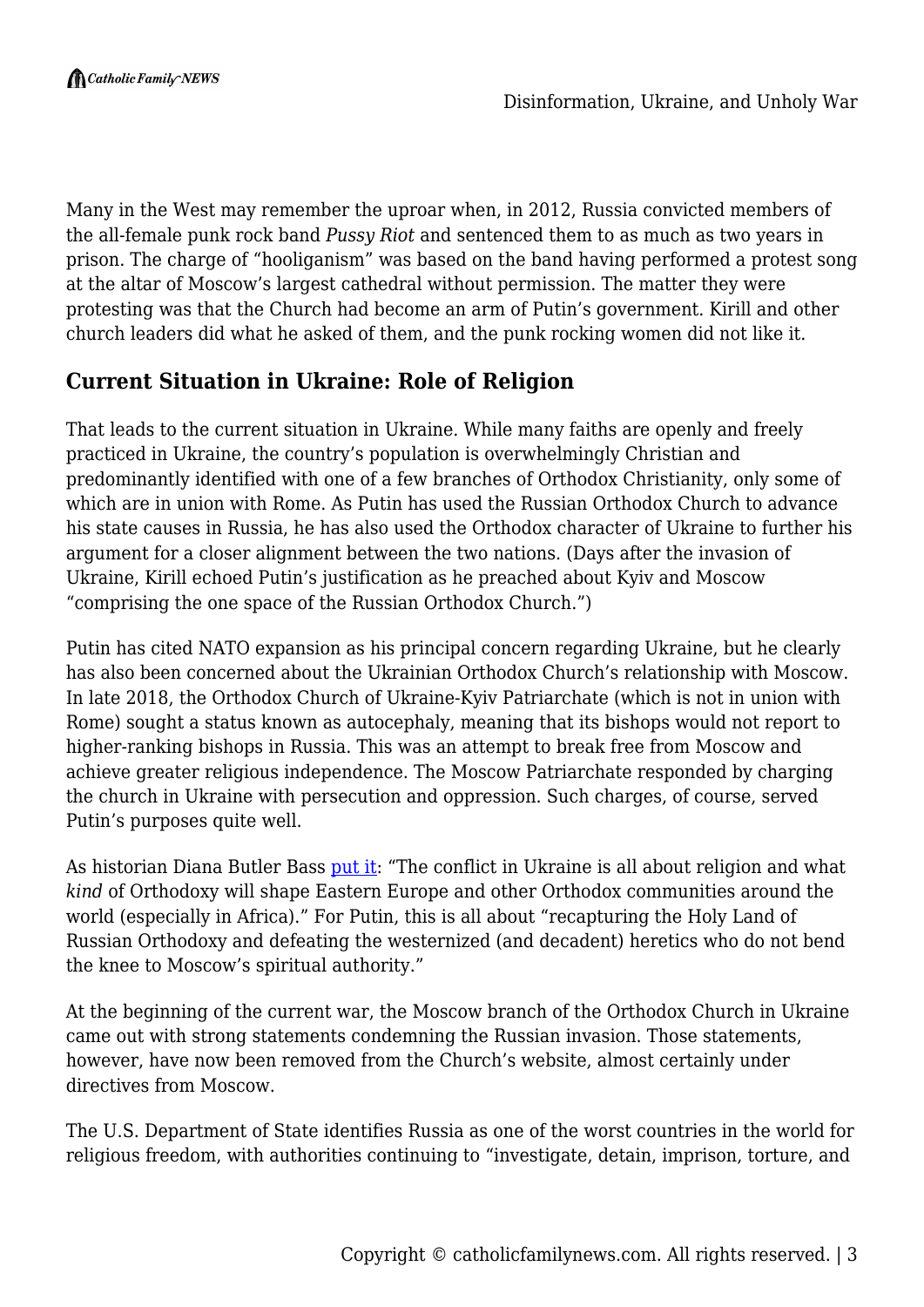and/or physically abuse persons or seize their property because of their religious faith…" ([2020 Report on International Religious Freedom: Russia,](https://www.state.gov/reports/2020-report-on-international-religious-freedom/russia/) May 12, 2021). If Russia takes and holds Ukraine, the Orthodox Churches in Ukraine would likely become arms of a puppet government. Russia's abusive treatment of Jehovah's Witnesses, Muslims, and other proselytizing groups would likely spread across Ukraine and come to include Ukrainian Greek Catholics (who are in communion with Rome).

## **Revisiting the 1962 Cuban Missile Crisis**

U.S. troops in Europe have been placed on Defcon 2 status. They've only been at that level twice since the system was instituted. The most recent time was at the start of operations for the Gulf War. The other time was in 1962, at the height of the Cuban Missile Crisis.

In 1962, as the world's super powers were locked in a stare-down with all humanity hanging in the balance, Pope John XXIII publicly urged leaders to "do all that is in their power to save peace." Peace talks would reflect "wisdom and prudence which attracts the blessings of heaven and earth." Such "loyal and open behavior [would have] great value… before history." This message appeared in newspapers all around the world, including the Soviet Union's *Pravda*. The headline in that paper said: "We beg all governments not to remain deaf to this cry of humanity."

Economic embargos and shows of force certainly have their place in resolving conflicts, but as Pope John XXIII knew, they come with great risk. His words gave Khrushchev an avenue to step back without losing face. It was, perhaps, the only peaceful way that conflict could have ended.

Somewhat overlooked in the recent news flurry is that Pope Francis [called](https://www.vaticannews.va/en/pope/news/2022-02/pope-ukraine-president-zelenskyy-russia-war-telephone-call.html) Ukrainian President Volodymyr Zelenskyy to express "his deepest sorrow for the tragic events that are taking place in our country." In a [tweet,](https://twitter.com/ZelenskyyUa/status/1497641175968366599) Zelenskyy thanked the pope "for praying for peace in Ukraine and a ceasefire. The Ukrainian people feel the spiritual support of His Holiness."

Francis also <u>paid a visit</u> to the Russia embassy, reportedly to speak to Putin on a secure line. Some observers have expressed the hope that the pope will publicly condemn Putin and Russian aggression. Others have referred to his efforts so far as "empty gestures." Those people are wrong.

The pope has made it clear, and no one doubts, that he opposes military aggression. Many other world leaders, however, are already issuing condemnations. According to some accounts, they are only hardening Putin's resolve. A papal condemnation would be unlikely to add anything new.